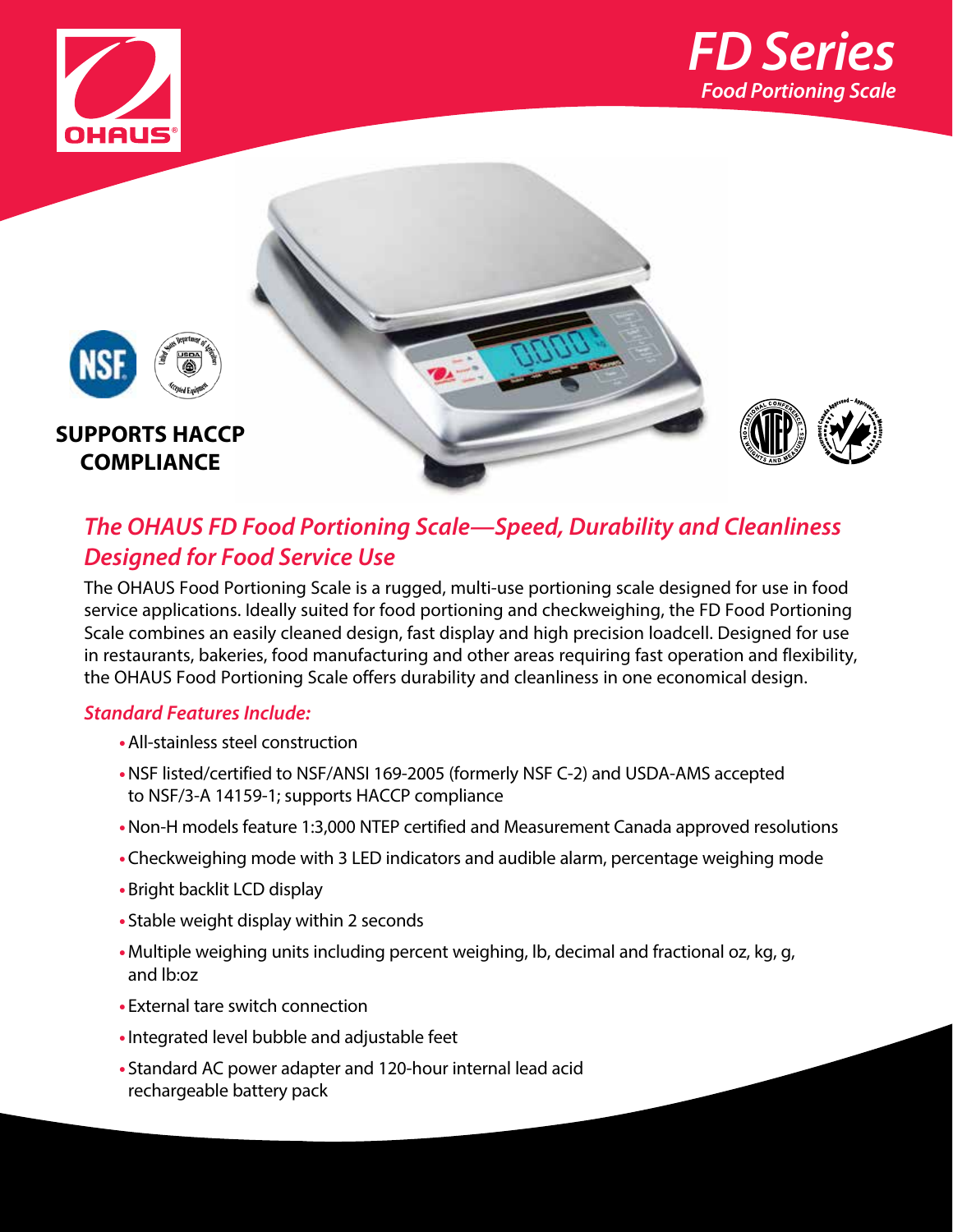# *FD Series Food Portioning Scale*

## **Easy to Set-Up for Your Operation:**

#### **The OHAUS FD Food Portioning Scale Has All The Features You Need:**

- **• Selectable Weighing Units**—The FD Food Portioning Scale can be set up to display all, some, or only one weighing unit to match the requirements of your operation.
- **• Lb & Oz Display**—The FD Food Scale can display a decimal pound to 3 decimal places, as well as 1/4 fractional or decimal ounces, and can even display results in a combined lb:oz display.
- **• Metric Display**—For metric use, the FD Food Scale can display results in kilograms or grams with a readability ranging from 0.5 g to 2 g, depending on model.
- **• Percent Weight**—Allows users to compare the weight of a sample as a percentage of a reference weight.
- **• Change Units Quickly**—The unit displayed can be changed with a single key press
- **• Set It Up and Lock It In**—The FD Food Portioning Scale can be set to the mode and weighing units required, and then locked-in using either software or hardware locks. The OHAUS FD Food Portioning Scale can be locked to ensure the configuration you choose is the configuration you use!
- **• Easy to Calibrate**—The FD Food Portioning Scale's software menu allows the user to recalibrate the FD Scale to ensure accurate results. To prevent accidental recalibration, the FD Food Portioning Scale also can be configured using software and hardware calibration lockouts. The user can calibrate the FD scale using either span (two-point) or linear (three point) calibration setups.
- **• Legal-For-Trade Modes Included**—For operations that require certified performance, either to NTEP or Measurement Canada standards, the Food Portion Scale includes legal-for-trade software (non-H models only).

## **For Checkweighing Applications, The OHAUS FD Can Be Quickly Configured:**

#### **The FD Portioning Scale can be set to either simply display a weight, or can be set to act as a dedicated, lowprofile checkweigher for food portioning and grading:**

- **• Portioning and Prepackaging**—With the positive checkweighing mode for packaging, add to the portion on the pan until you reach the weight you need
- **• Portioning Out of the Box**—Use the negative checkweighing mode for portioning and pizza making, portioning
- **• out of a container on the pan until the required weight is reached**
- **• Sorting & Grading**—The "zero" checkweighing method is designed for sorting and grading operations, so you can check portions against preset limits
- **• Quickly Set Targets**—Target weights can be entered quickly using the dedicated Setpoint key
- **• Bright LED's and Buzzer Speed Use**—Progress against weight targets can be indicated with the three LED's, with indications for Over, Accept and Under with selectable audible buzzer.

### **Dimensions**

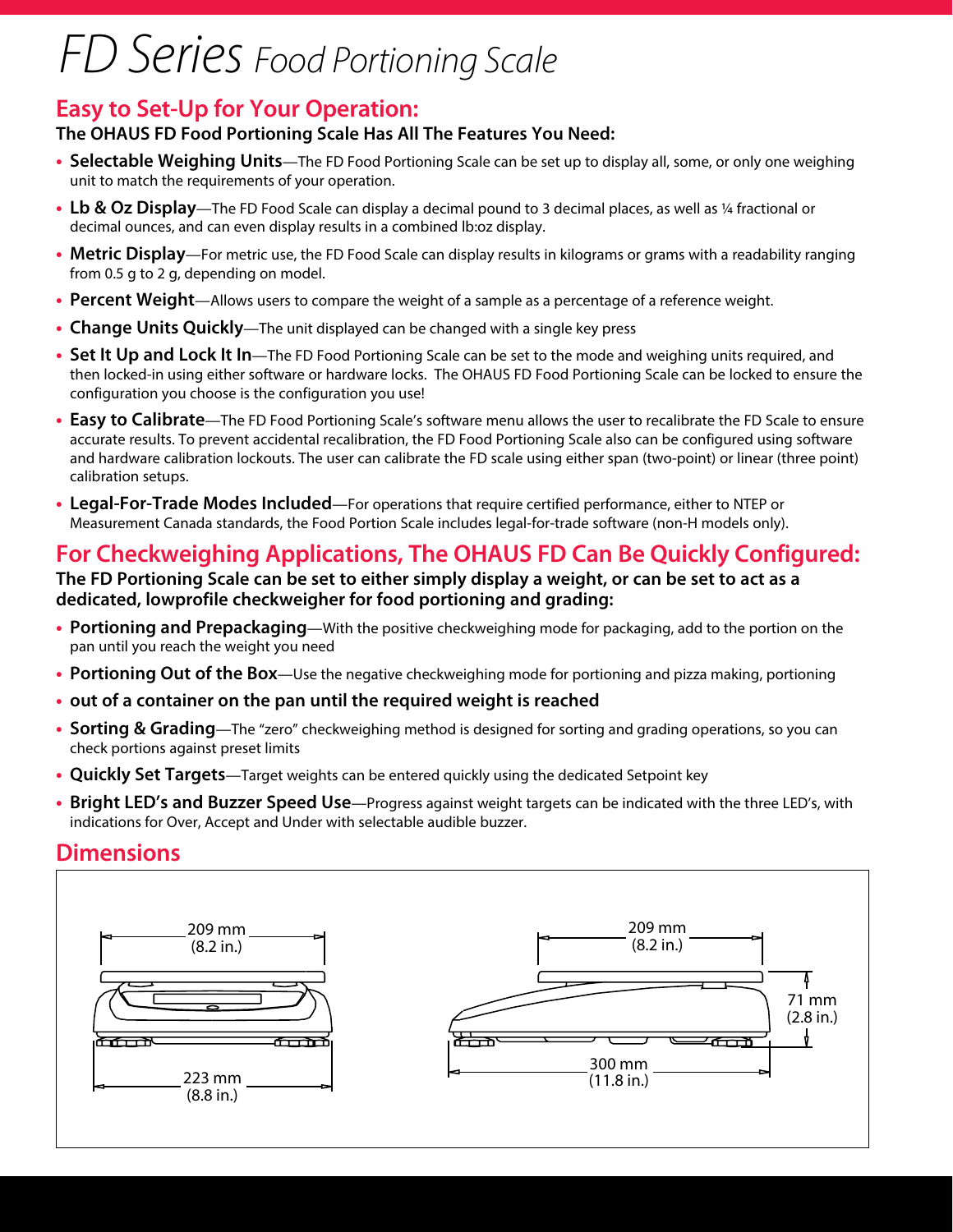# *FD Series Food Portioning Scale*

### **Designed for Food Service Use:**

**Fast, Easy-To-Read Display—**The FD Food Portioning Scale is designed to clearly and quickly display weighing results:

- **• Large, backlit LCD display**
- **• Fast display updates**—within 2 seconds
- **• Bright LED indicators for Checkweighing mode**
- **• Text display of weight units**—no cryptic unit designations or hard-to-read annunciators
- **• Audible buzzer alerts user when limits are reached**
- **• Battery power level indicator**
- **• Bright annunciators for scale stability, center of zero, net and tare weights, checkweighing mode indication**

**Manual or Auto Tare—**The FD Food Portioning Scale can be configured to accept tare signals using:

- **• Manual taring using the large, dedicated Tare key**
- **• The FD can be set-up to automatically tare the first weight placed on the pan**
- **• For hands-free operation, the FD scale can also be tared using an external tare switch**